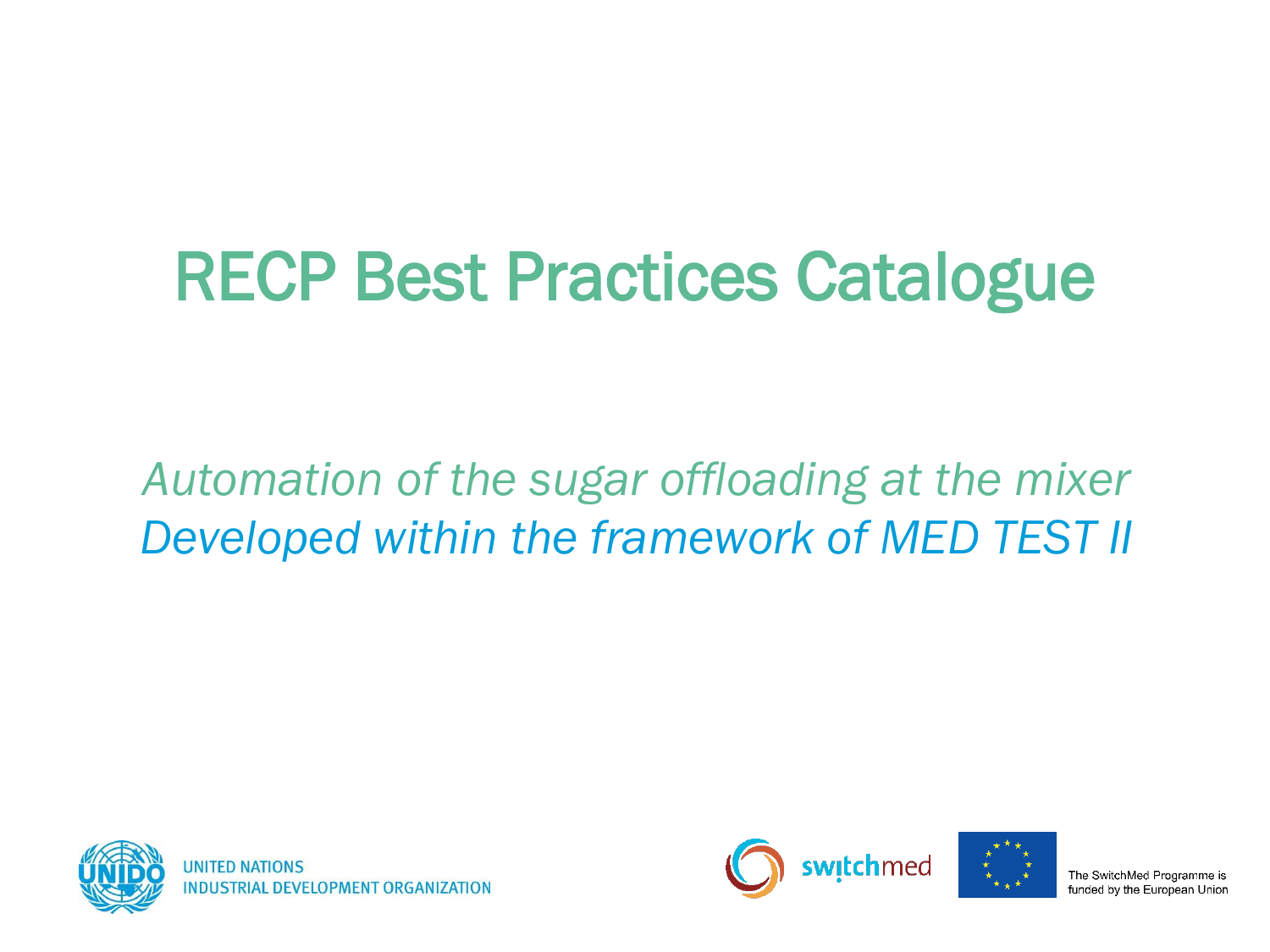| <b>SECTOR:</b>       | Food & Beverage                                                                               |
|----------------------|-----------------------------------------------------------------------------------------------|
| SUBSECTOR:           | Manufacture of other food products                                                            |
| <b>PRODUCTS</b>      | Vinegar, jams, honey, condiments and sauces, gherkins and olives,<br>canned fish, table salt. |
| <b>CATEGORY</b>      | Technology upgrade/Eco-innovation                                                             |
| <b>APPLICABILITY</b> | <b>Process</b>                                                                                |

| <b>COMPANY SIZE</b> | 250 |
|---------------------|-----|
|---------------------|-----|

TEST Training kit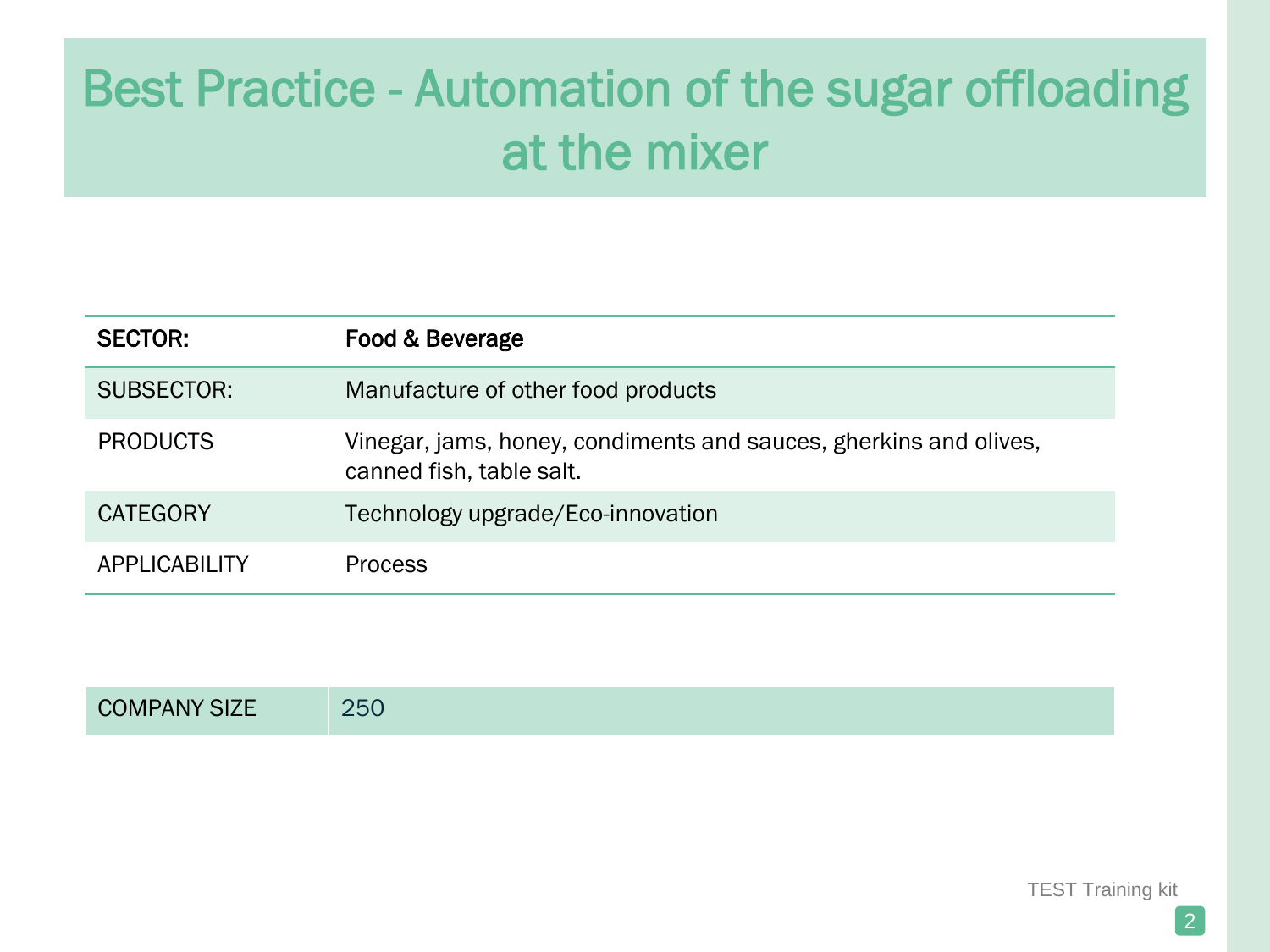| Description of the<br>Problem<br>(Base Scenario): | The current transfer of sugar from the storage area is done manually via forklifts;<br>the loading is done by operators then will be discharged into the mixer by operators.<br>Among the consequences of this situation:<br>• Loss of material (sugar) on the order of 2%<br>• Decrease in productivity<br>• Generation of sugar packaging waste |
|---------------------------------------------------|---------------------------------------------------------------------------------------------------------------------------------------------------------------------------------------------------------------------------------------------------------------------------------------------------------------------------------------------------|
| Description of the                                | The solution is to set up a silo for the storage of bulk sugar using a pneumatic                                                                                                                                                                                                                                                                  |
| <b>Solution</b>                                   | transfer system.                                                                                                                                                                                                                                                                                                                                  |
|                                                   | The proposed solution will allow:                                                                                                                                                                                                                                                                                                                 |
|                                                   | Eliminating material losses on the floor when loading and unloading in the                                                                                                                                                                                                                                                                        |
|                                                   | forklift (about 2%)<br>Reduction in human resources (productivity): 4 operators<br>$\bullet$                                                                                                                                                                                                                                                      |
|                                                   | Respect moving forward (avoid crossing streams)<br>$\bullet$                                                                                                                                                                                                                                                                                      |
|                                                   | Gains in floor space: 66 $m2$ (current bag storage area)                                                                                                                                                                                                                                                                                          |
|                                                   | Better working conditions<br>$\bullet$                                                                                                                                                                                                                                                                                                            |
|                                                   | Gain in productivity: Nominal capacity of the mixer = 82 tons/day for an<br>$\bullet$                                                                                                                                                                                                                                                             |
|                                                   | average current production of 50 tons/day, or a gain in capacity of 32                                                                                                                                                                                                                                                                            |
|                                                   | tons/day.                                                                                                                                                                                                                                                                                                                                         |
|                                                   | If we target 50% of this gain, that is 16 tons/day; the gain after automation of                                                                                                                                                                                                                                                                  |
|                                                   | the sugar transfer becomes $16/50 \times 100 = 32\%)$                                                                                                                                                                                                                                                                                             |
|                                                   | In the photo, opposite, is an example of the solution to transfer the sugar by suction                                                                                                                                                                                                                                                            |

or through the use of Big Bag instead of 50 kg bags.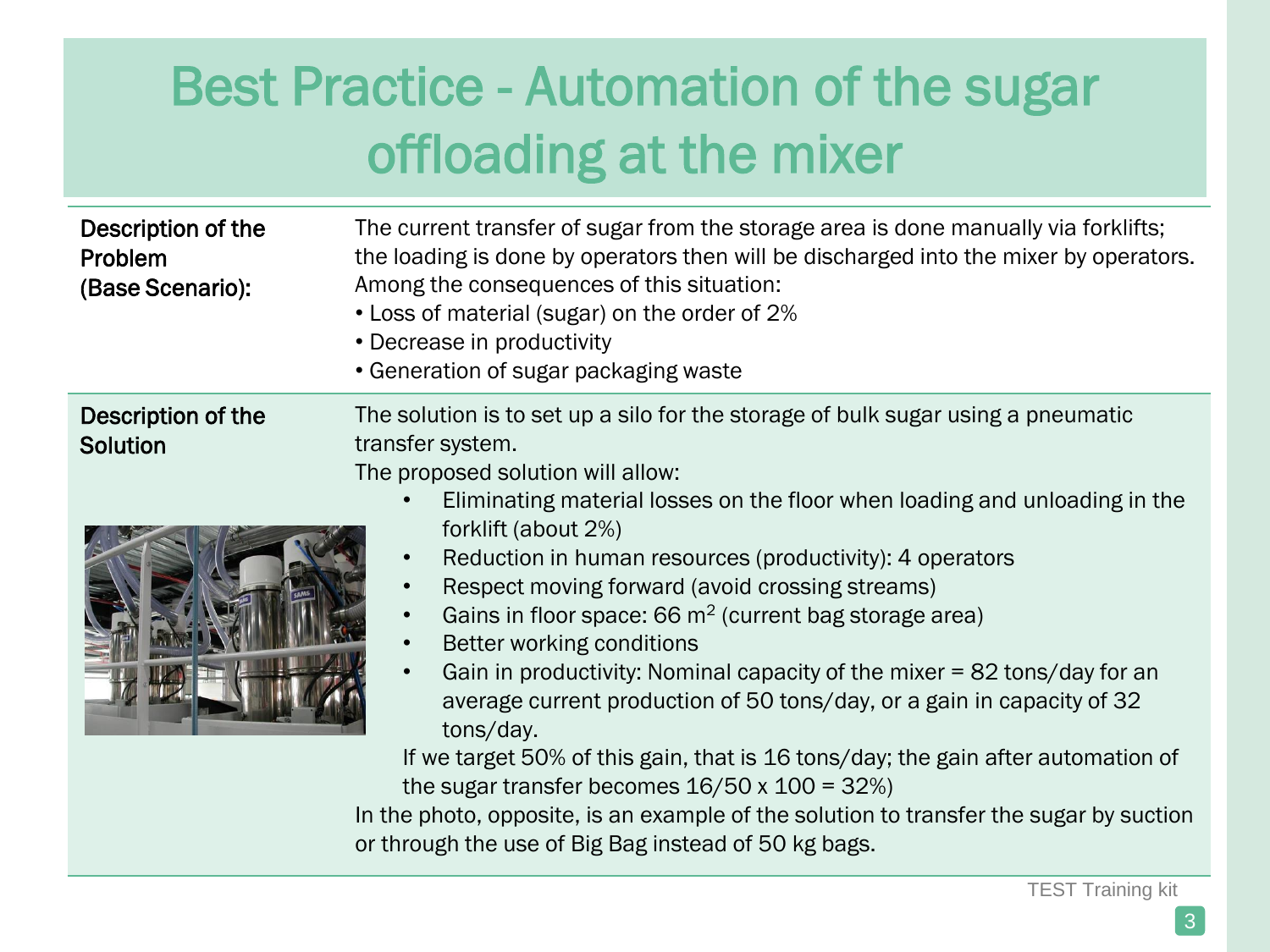| <b>Economic Gain</b>               | Cost of loss of sugar on the floor = nearly 76 tons/year (Cost = 30,780 $\epsilon$ )<br>Gain in floor space: nearly 66 m <sup>2</sup> (66 x 45 €/m <sup>2</sup> /year = 2,970 €/year)<br>Gain in productivity of 31% (15.6 tons per day); equivalent to 3,744 tons/year<br>(to be determined by average monthly sales)<br>Gain in the well-being of operators: elimination of manual handling<br>Gain in human resources = 960 days/year (the cost = $14,256 \in \mathbb{C}$ )<br>Total potential gain of €48,490/year |
|------------------------------------|------------------------------------------------------------------------------------------------------------------------------------------------------------------------------------------------------------------------------------------------------------------------------------------------------------------------------------------------------------------------------------------------------------------------------------------------------------------------------------------------------------------------|
| <b>Environmental Gain</b>          | Eliminate losses of sugar on the floor during unloading which is estimated at 76<br>tons/year<br>Reduction of packaging waste following the disposal of 50 kg bags (around<br>72,000 bags consumed per year)                                                                                                                                                                                                                                                                                                           |
| <b>Health and Safety</b><br>Impact | Reduced risk of accidents due to the handling of 50 kg bags by the operators                                                                                                                                                                                                                                                                                                                                                                                                                                           |